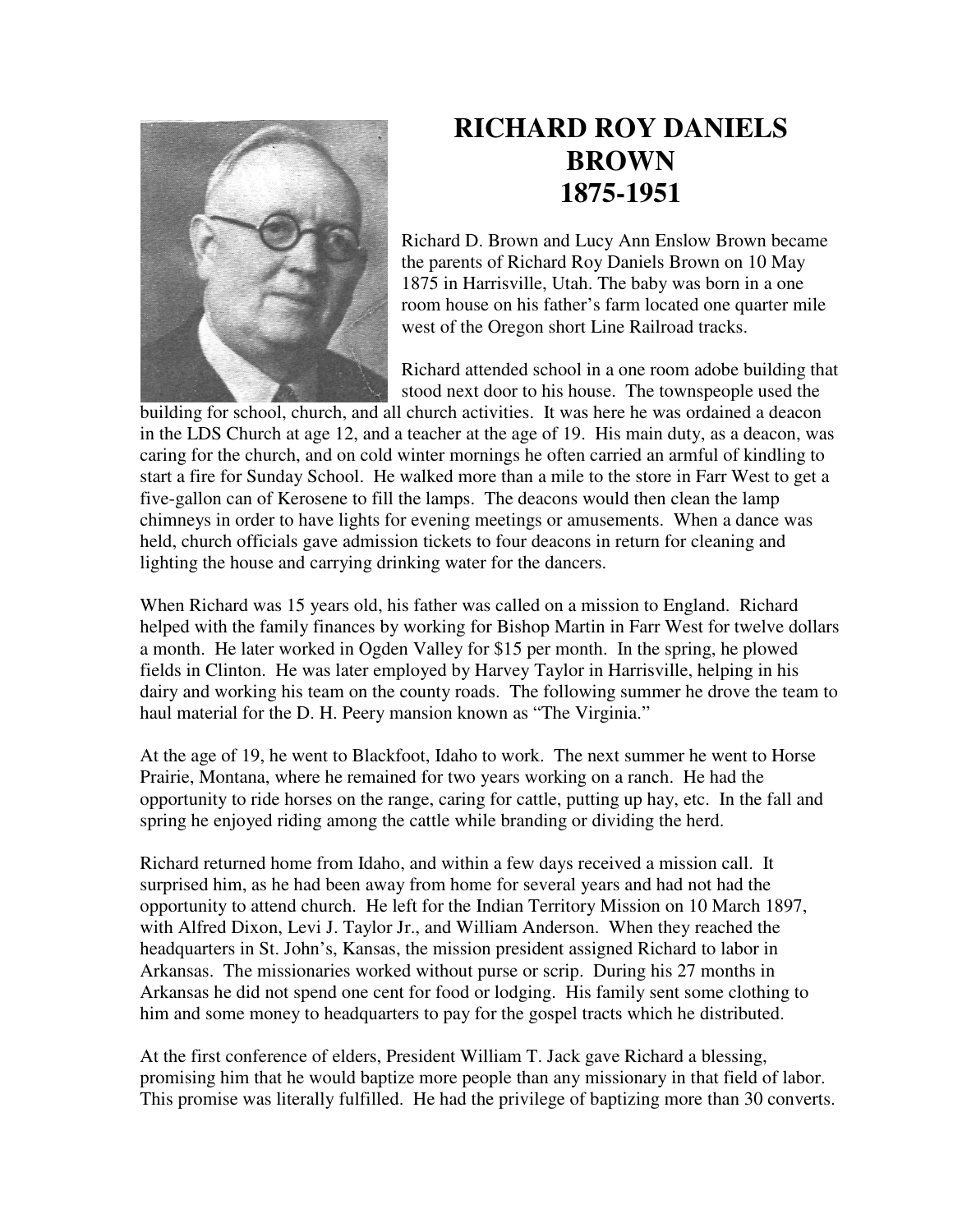After laboring in Arkansas, the mission president transferred him to east Kansas where he continued to labor without purse or scrip for five months. He was then released and returned home.

While he was gone, the Amalgamated Sugar Factory had been built in Weber County, and he obtained employment in the boiler room. The following spring he did carpentry work, returning to the Sugar Factory in the fall. During the next year he traveled for various companies as a salesman throughout Utah, Nevada, and Idaho. In 1902, he began working for a farm implement company and worked his way up to becoming the branch manager of the Mountain States Implement Company in Ogden.

Richard married Genevra Miller on 12 November 1903. They made their home in Harrisville and raised two daughters, Myrtle (1904), and Thelma (1905). Genevra died 27 March 1926. On 1 September 1927, he married Florence Powell in the Salt Lake Temple.

Richard held many positions in the LDS Church: Sunday School teacher, chorister, M.I.A. presidency, and presiding ward teacher. On 31 January 1908, he was called as first counselor to Bishop Emuel Bachman. On 26 August 1913, President Heber J. Grant set him apart as bishop of the Harrisville Ward. While serving as bishop, he also served as stake chairman of the old folk's committee, and chairman of the Bishop's Council of the North Weber Stake. With representatives from three other stakes in Weber County, he established and directed the affairs of the Bishop's Storehouse in Ogden.

During his tenure as bishop he loved the people as a father loves his own children. He felt that the night was never too dark, the road too long, or that he was too tired to visit the home of the sick or those in need if he could render assistance or bring comfort to someone.

Bishop Brown was released 13 March 1938. After nearly 25 years as bishop and more than five years as a counselor, he served a total of 30 years in the bishopric.

The president of the North Stake sustained Richard as a member of the high council where he served from 21 November 1938 to January 1942. When the LDS Church organized the Farr West Stake, President Wilmer J. Maw chose Richard to be the first counselor in the stake presidency. Church officials released him 6 February 1944 because of failing health.

In 1945, Richard R. D. Brown retired from the Mountain States Implement Company and moved with his wife, Florence, to Ogden. In the fall of 1947, they moved to Mesa, Arizona, where they continued to do genealogical research. They had started doing this many years before. They performed ordinance work for hundreds of individuals in the Arizona Temple.

Richard R. D. Brown died 22 June 1951, in Ogden at the age of 76. He was buried 25 June 1951, in the Ogden City Cemetery.